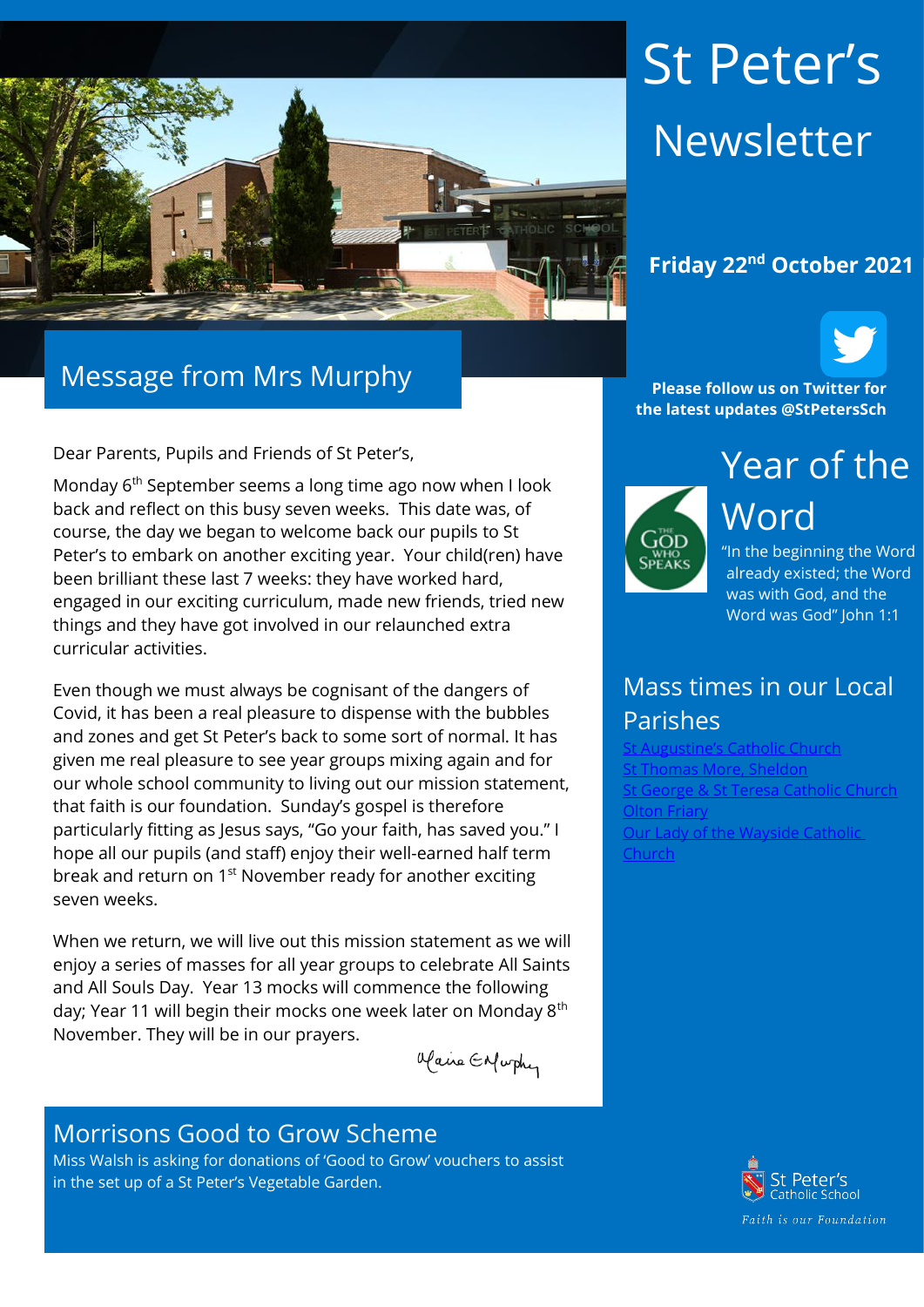#### **Cross Country**



Congratulations to our Cross Country runners who competed recently at Langley School in the Solihull Secondary Schools' Cross Country League. Altogether, 30 Year 7, 8 & 9 students represented the school and collectively all gave 100%. Stand-out performances came from Michelle M (5<sup>th</sup>), Isabel A (8<sup>th</sup>), Gabriella M (9<sup>th</sup>) & Orla K (10<sup>th</sup>) in the Year 7 Girls race. In the boys Year 7 race, Radley H gained a magnificent 2<sup>nd</sup> place and was well supported by Jack S  $(4<sup>th</sup>)$ , Harry B (5<sup>th</sup>) & Rex K (6<sup>th</sup>). The boys overall finished 1st in the team results!! This result was replicated by the Year 8/9 boys following excellent runs from Owen O ( $3<sup>rd</sup>$ ), William K ( $5<sup>th</sup>$ ) & Tom E  $(8<sup>th</sup>)$ . Pictured are our Year 7 runners.

#### **COP26 climate summit**

You may already be aware that the UK will be hosting the 26th UN Climate Change Conference (COP26) in Glasgow on 31 October – 12 November 2021. The Bishops are inviting us to 'to pray that the leaders and negotiators work together for positive outcomes for people and for our common home.' You can also read more about CAFOD's campaign here [https://cafod.org.uk/Campaign/COP26-climate-summit](https://protect-eu.mimecast.com/s/G6YoC3yr6uRk8KHDOAiN?domain=cafod.org.uk)

Loving God, We praise your name with all you have created.

You are present in the whole universe, and in the smallest of creatures.

We acknowledge the responsibilities you have placed upon us as stewards of your creation.

May the Holy Spirit inspire all political leaders at COP26 as they seek to embrace the changes needed to foster a more sustainable society.

Instil in them the courage and gentleness to implement fairer solutions for the poorest and most vulnerable, and commit their nations to the care of Our Common Home.

We ask this through Our Lord Jesus Christ your Son.

Amen

#### **COVID-19 Testing**

Please continue to test your child using the lateral flow testing kits twice a week during the holidays. However, we must urge that all pupils are tested prior to their return on Monday 1<sup>st</sup> November. If you child shows any symptoms, please be reminded to take them for a PCR test.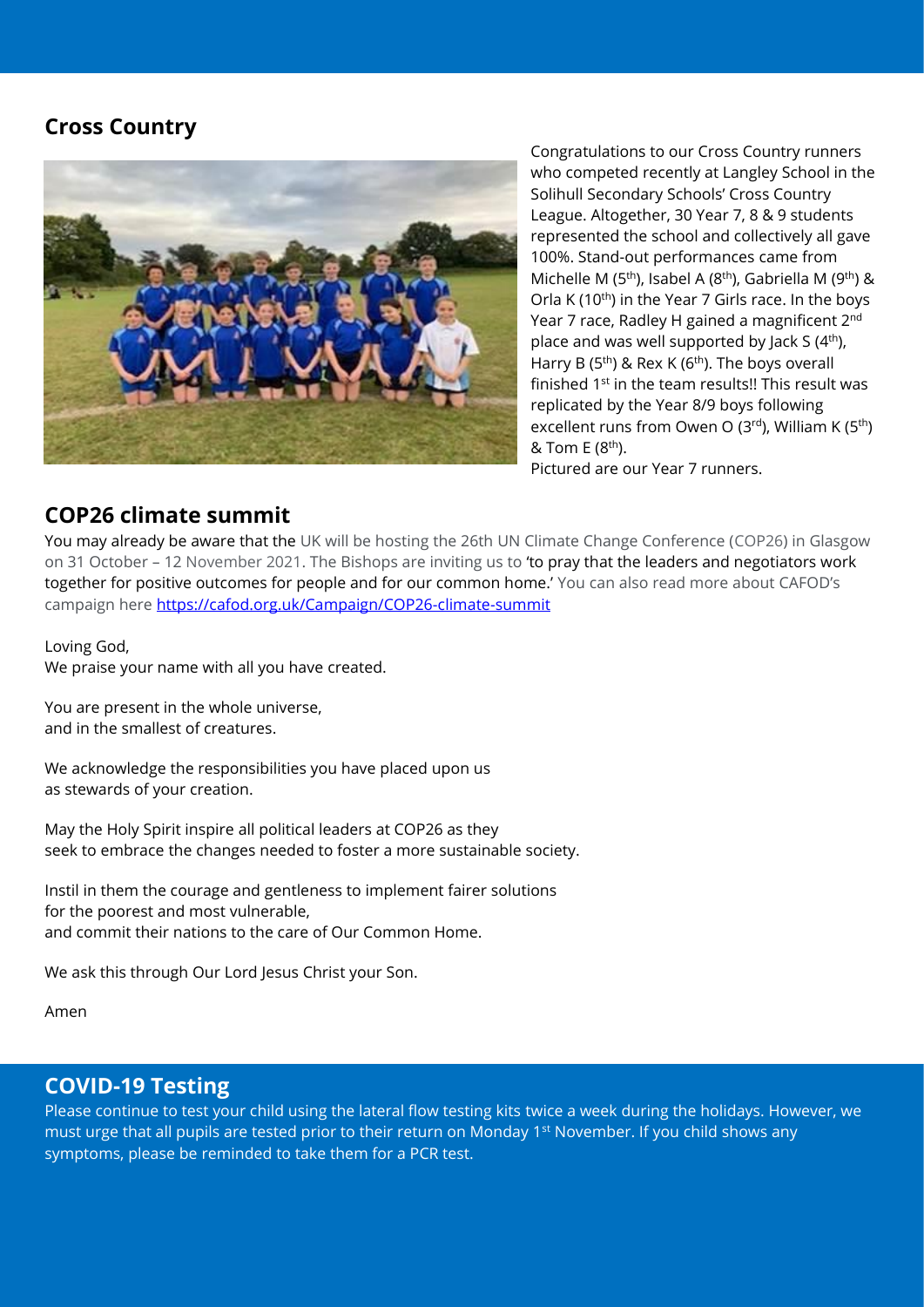#### **Year 11 and 13 Mock Exams**

The Year 11 and Year 13 mocks are due to start after half term. The Year 13 mocks will start on Tuesday 2<sup>nd</sup> November and the Year 11 mocks will start on Monday 8th November.

To help support students with their revision we recommend they consider the following key strategies:

- Retrieval practice recalling information from their memory rather than re-reading or highlighting.
- Spaced practice Revising little and often. This means revision should take place throughout the whole year and not just close to the mock exams.
- Distractions When they are revising to not have music or the TV on.
- Mobile phones It is important that when they revise their mobile phone should be in another room.

If you haven't already you may find it useful to watch the "GCSE Success" presentation which can be found here [https://youtu.be/UqBwOw6MXwo.](https://youtu.be/UqBwOw6MXwo) Mr Carr has sent the Year 13 PowerPoint out.

## **Celebrating Success**

This week we want to celebrate the success of these pupils, who have shown great attentiveness and discernment.



# **Careers Newsletter**

Please find out latest edition attached to the email for your perusal.